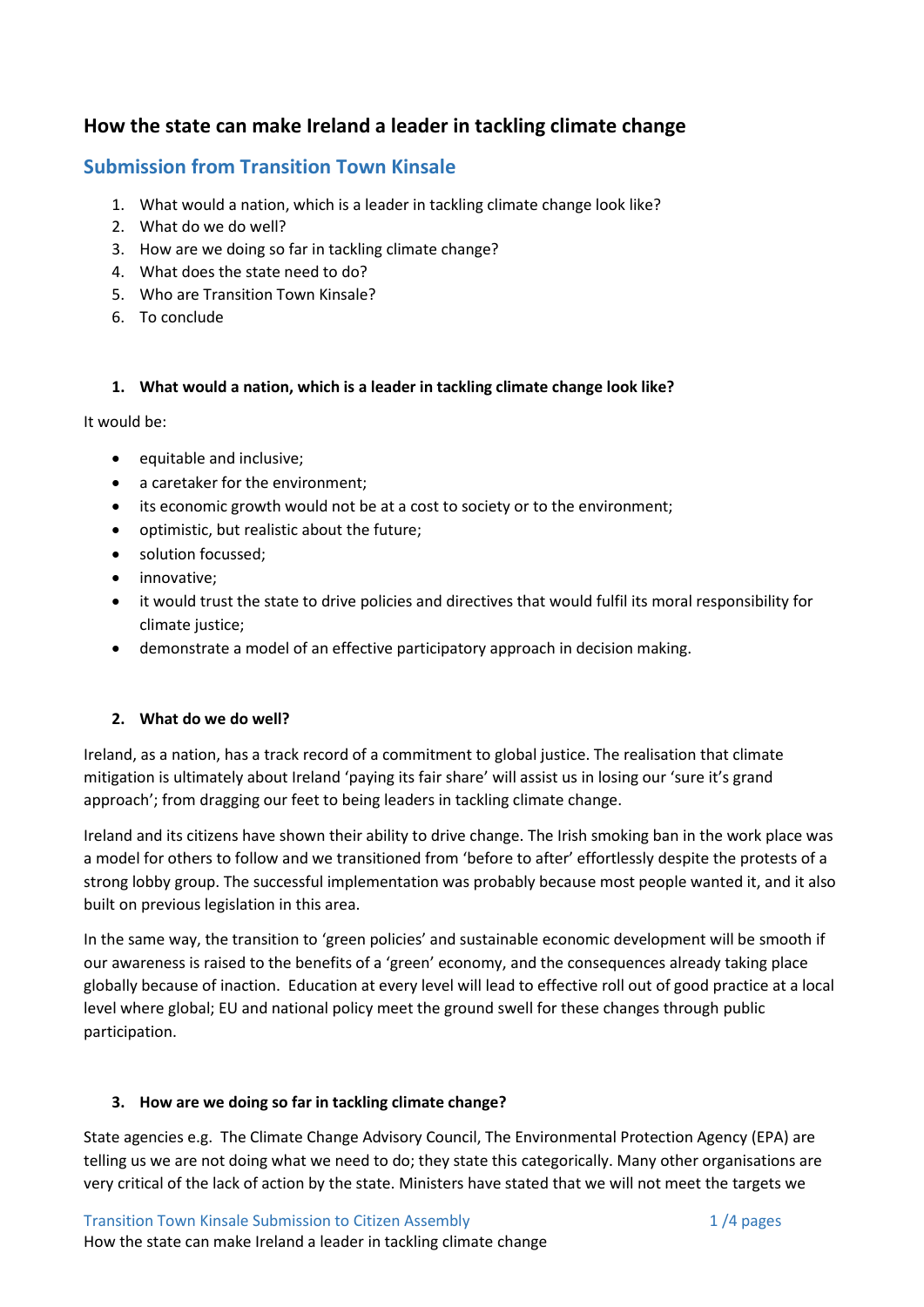have committed to under the Paris Agreement. Ireland is one of only two countries in the EU which will overshoot its 2020 targets for greenhouse gas (GHG) emissions reductions. It also has the third highest emissions per capita in the EU. Transition Town Kinsale (TTK) would argue that this is not acceptable for moral reasons and because of these international commitments.

#### **4. What does the state need to do?**

- The state needs to acknowledge that it is not doing enough to tackle climate change, and the consequence of this both nationally and globally.
- The state must insure that we all benefit from the green economy and that any lifestyle costs are shared in an equitable way.
- The state needs to show strong leadership and develop policies and directives based on our Climate Adaption and Mitigation Plans with clear commitments which are resourced for implementation. Communities across Ireland and sectors (e.g. energy, agriculture, transport) need to work collaboratively to develop action plans to achieve these commitments. An effective participatory approach at local level will enable communities to develop these plans. County Development Plans need to have measurable outcomes listed; as do Local Area Plans.

Investment and funding over the lifecycle of each Regional Plan needs to be prioritised in context of Ireland's Mitigation Plan, which outlines how Ireland will achieve targets for 2050, and the forthcoming National Adaption Framework. Adaptation strategies need to develop and express a vision for a well-adapted local community that is resilient to the impacts of climate change (Ref. Climate Act - National Adaptation Framework on Local Adaptation Plans). Climate change is inevitable due to emissions already released into the atmosphere so Ireland need to adapt to reduce exposure to climate risks and reduce emissions at the same time.

The EPA and the Climate Advisory Council describe what is required as "a major societal and economic transformation". The Advisory Council was clear that the National Mitigation Plan should not just focus on our EU targets for 2020 and 2030 but "should outline the roadmap to achieve the 2050 national objective". That objective, set out in the National Policy Position on Climate Action, is an 80% aggregate emissions reduction between the buildings, energy, and transport sectors, and carbon neutrality in agriculture.

To be consistent with the national 2050 objective of an 80% cut in net emissions, this will require year-onyear cuts of 5% per annum starting in 2017. Ireland is already heading towards paying non-compliance costs. This money would be better spent on investing in the future economy.

Each County Plan needs to refer to how the National Mitigation Plan and the National Adaptation Framework will be devolved locally. Energy generation; land use planning; transport; housing; waste management; economic development and agricultural practices, all need to be considered in this context. Integrated planning and collaborative work will be required to achieve this between many stakeholders and TTK hopes that processes will be put in place to facilitate this. Aspirations in National Policy Documents need to be resourced actions in our County Development and Local Area Plans.

For example, as Cork County is the largest producer of energy in Ireland, could it also be the leader in the conversion to a sustainable energy supply and a reduction in greenhouse gas emissions. Community sustainable energy generation needs to be considered and supported and land should be zoned for the development of same. At the launch of the Energy White paper (2015) the Minister for Energy, Alex White, stated "The State will provide the supports to enable energy consumers to become active energy citizens.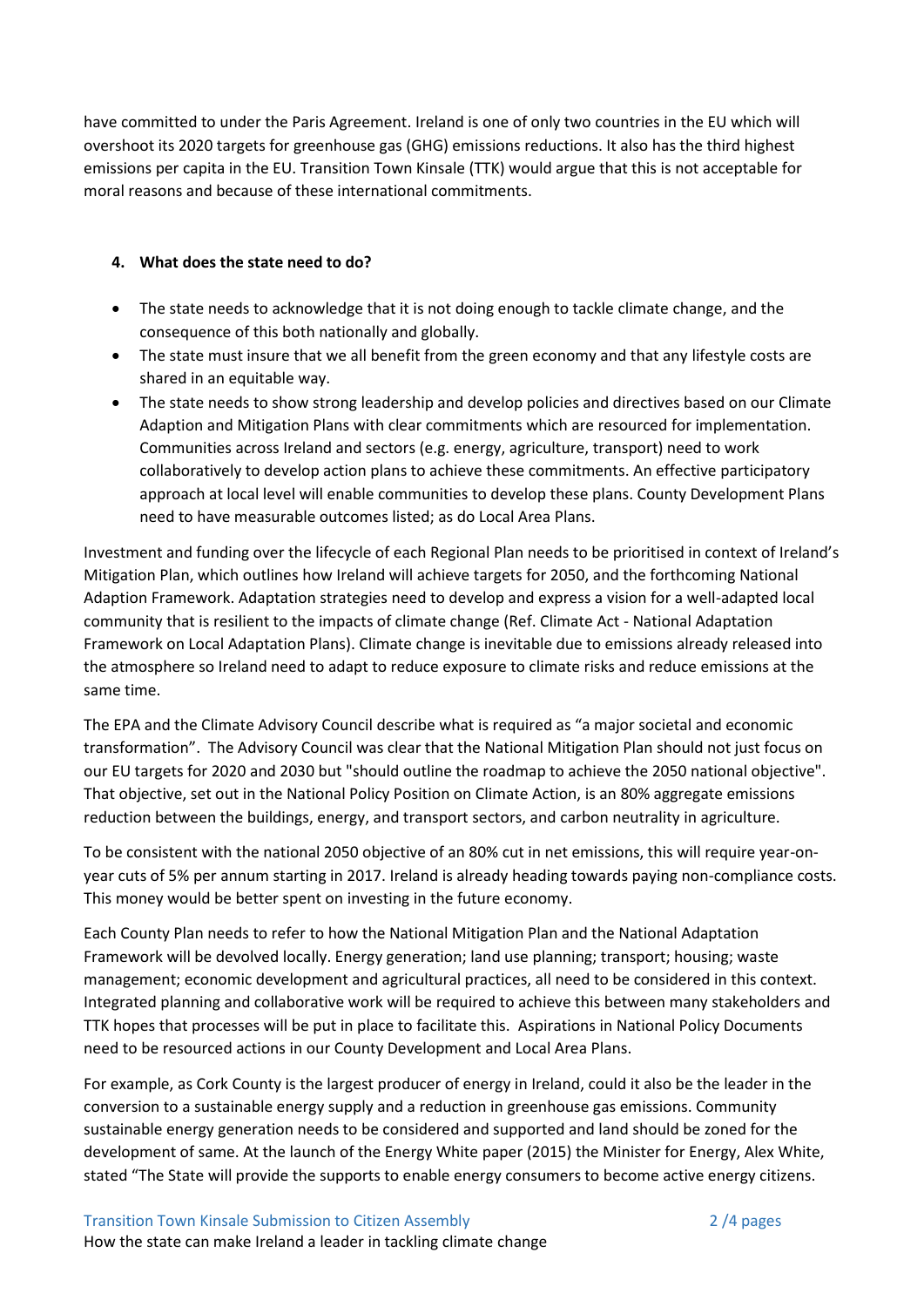Our energy system is going to change from one that is almost exclusively led by Government and utilities, to one where individuals and communities will increasingly be participants in energy efficiency and renewable energy generation and distribution. It's a story that will impact on all our people."

All planning for infrastructure should be carried out in context of climate resilience. Though Ireland already anticipates not reaching its emission reduction commitments in 2020 what we do in the next 4 years will impact on our ability to make our committed targets for 2030 and beyond. Ireland also needs to adapt to reduce exposure to climate risks. The economic argument is to do it right 'first time' rather than the more expensive option of fixing later. [Ref. Global Commission report on the economy and climate change (2016), The Sustainable Infrastructure Imperative]

Our agricultural polices now need to enable the transformation required in this sector. Without this transformation, it will be very difficult to achieve our commitment for GHG emission reduction for 2030 and beyond.

TTK would also propose that:

- only responsible and sustainable investment (i.e. climate proofed and low carbon) should be endorsed by the state going forward e.g the Fossil Fuel Divestment Bill should be brought before the Dáil;
- a person should be appointed who is responsible for enabling the implementation of the commitments, which are made under The National Mitigation Plan and Adaptation Framework, in each county.

TTK would also like to note that people in our community, living in areas which are considered to be at risk of increased flooding, are already experiencing the economic consequences, through the non-availability of house-insurance to a prospective buyer of their home. TTK would support, as a long-term strategy for flood prevention, green engineering and 'soft strategies' such as forestation in the river catchment area; wetland management, consideration of alternative agricultural techniques and protection of green spaces as per the Flood Directive.

These green engineering or soft-strategies reduce the need to build flood protection and will maximise the natural capacity to 'soak up' or attenuate water in order to protect critical infrastructure from flooding. This is critical given future climate change scenarios which predict increases in precipitation and rising seas levels [Ref. Ireland's Sixth National Communication to the UNFCCC (2014)]. Each Local Area Plan needs to address this issue, with resourced actions that will be taken over the next 5 years.

### 5. **Who are Transition Town Kinsale?**

Transition Town Kinsale is a voluntary community organisation which was set up in 2006 to look at how the area of Kinsale could adapt to the global challenges of climate change and peak oil. It was the birthplace of the global transition movement (over 1000 towns/ cities/ districts in 43 countries). Its vision is a sustainable and resilient town. It is a member of Transition Ireland and Northern Ireland (TINI).

Along with many other communities across the island of Ireland it has run events and initiatives to promote green awareness and sustainable development. To involve all citizens in the 'transition' to a low carbon economy, so as to achieve our climate action commitments, community engagement needs to be facilitated by the state.